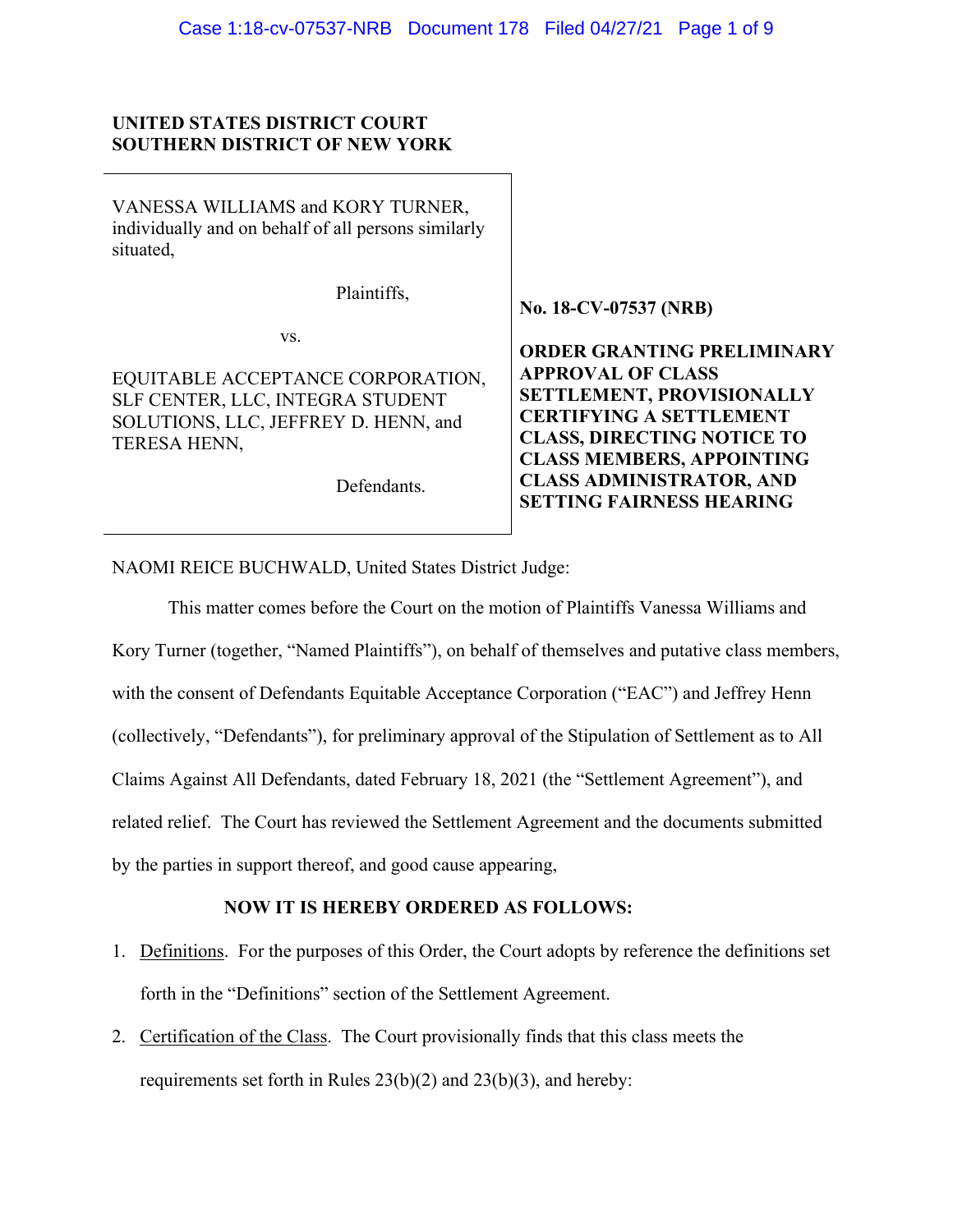- (a) Provisionally certifies under both Fed. R. Civ. P. 23(b)(2) and 23(b)(3), for settlement purposes only, pending a Fairness Hearing and further order of the Court, a class consisting of "All individuals who obtained a Credit Plan from EAC to finance student loan assistance services";
- (b) For the purposes of the proposed settlement, the Court approves Vanessa Williams and Kory Turner as the Named Plaintiffs and class representatives; and
- (c) For the purposes of the proposed settlement, appoints the New York Legal Assistance Group and Quinn Emanuel Urquhart & Sullivan, LLP as Class Counsel pursuant to Federal Rule of Civil Procedure 23(g).
- 3. Preliminary Approval: The Court preliminarily approves the proposed settlement as set forth in the Settlement Agreement as being sufficiently fair, reasonable, and adequate to the Class, and finds that it is the result of intensive, arms-length negotiations between experienced attorneys familiar with the legal and factual issues of this case. Specifically, the Court finds that:
	- (a) The payment of a Settlement Amount of \$1,000,000 is provisionally found to be fair, reasonable, and adequate;
	- (b) The non-monetary relief provided for in the Settlement Agreement, under which EAC has ceased all collections on the Credit Plans, is prohibited from selling and issuing Credit Plans in the future, will request that each Credit Reporting Agency to which a Credit Plan was reported by EAC delete the Credit Plan from the Class Member's credit reporting file, and will cooperate with Class Members in disputes with Dealers, is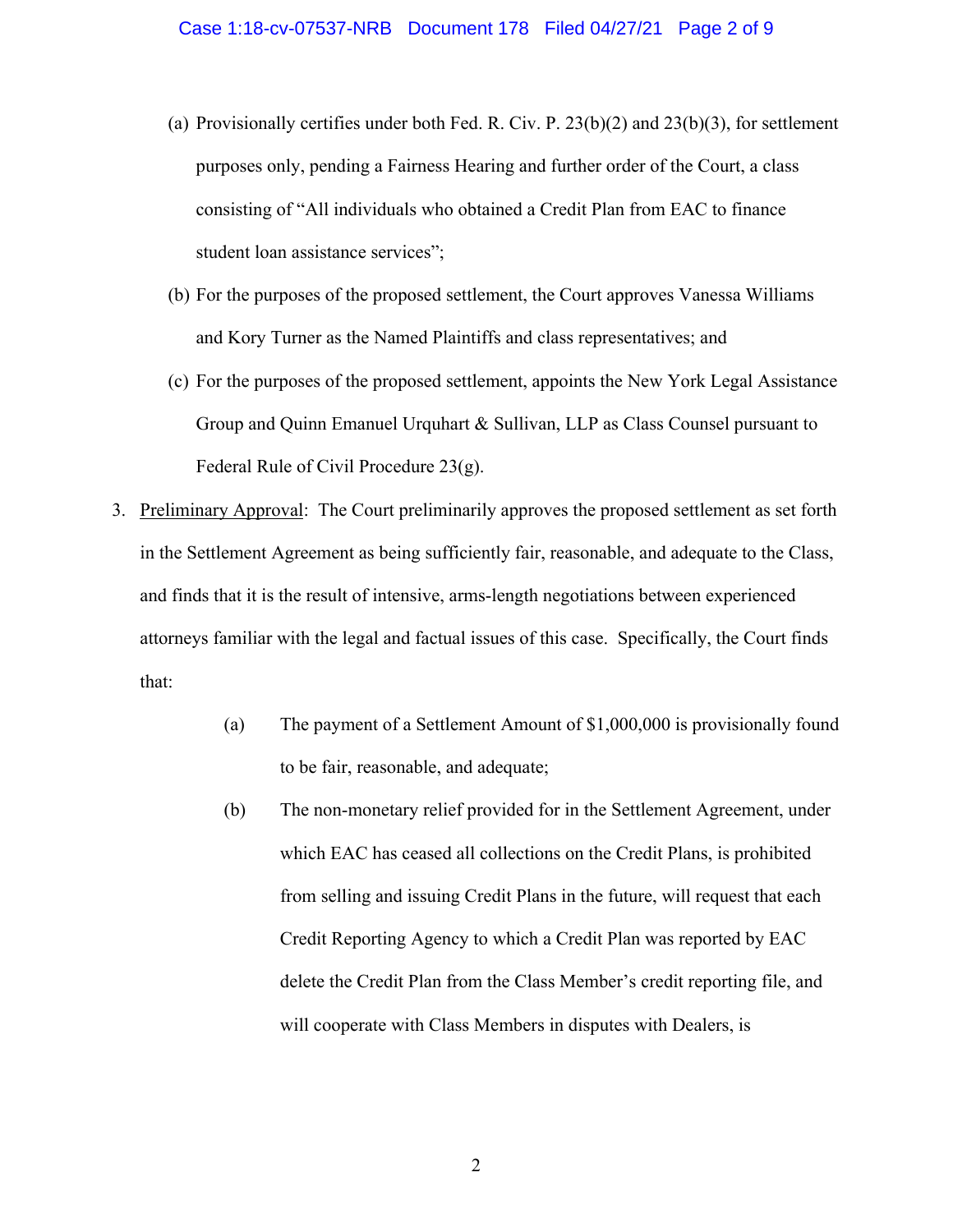provisionally found to be fair, reasonable, and adequate, and provides valuable relief to the Class;

- (c) The Allocation Plan submitted by Class Counsel provides for distribution of the Settlement Amount in a manner that is fair, reasonable, and adequate;
- (d) The anticipated payment to Class Counsel of attorneys' fees and expenses in the approximate amount of \$162,500 is provisionally found to be fair and reasonable, considering the work performed by Class Counsel in litigating the Action and that at least 75% of the settlement fund will be distributed directly to Class Members;
- (e) Defendants are to contribute \$500,000, the first half of the Settlement Amount, to the Class Settlement Account through the Class Administrator within ten (10) business days of the Court's entry of this Order;
- (f) Defendants are to contribute \$500,000, the second half of the Settlement Amount, to the Class Settlement Account through the Class Administrator no later than ten (10) business days preceding the Fairness Hearing;
- (g) Defendants are to contribute a sum equal to twice the gross amount of any payment made by a Class Member to EAC after February 12, 2021 that was not timely returned by EAC to the Class Member, and shall contribute this amount to the Class Settlement Account through the Class Administrator on the later of ten (10) days preceding Fairness Hearing or within ten (10) days of incurring the payment obligation; and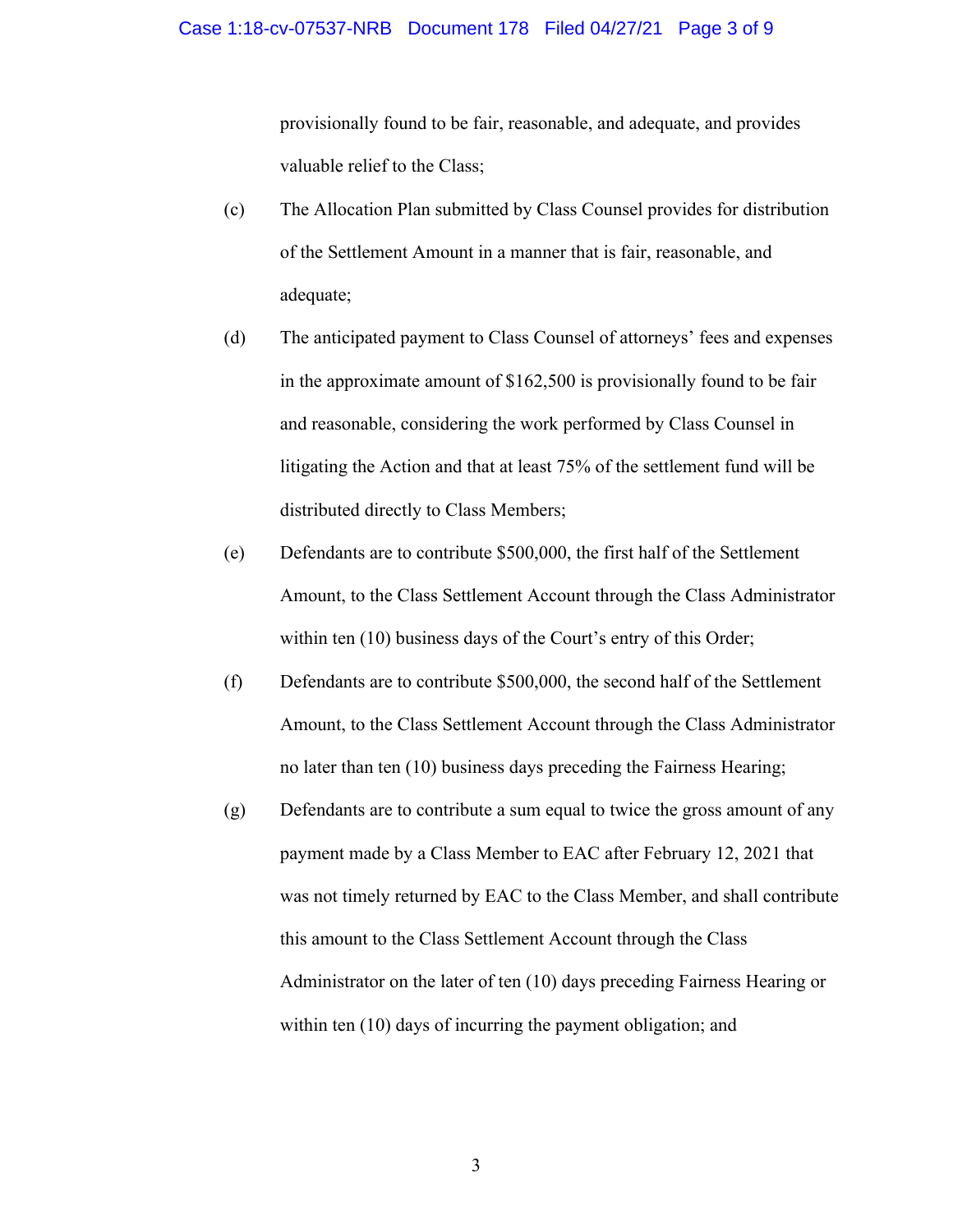- (h) The Service Award payments of \$3000 to each Named Plaintiff to account for their roles in litigating the Action are provisionally found to be fair, reasonable and adequate.
- 4. Class Administrator: The Court appoints Atticus Administration, LLC to serve as the Class Administrator, and approves the payment of all Administration Expenses from the Class Settlement Account.
- 5. Class Notice: The Court approves the form and content of the Individual Notices:
	- (a) The Court finds that the Individual Notices will fully and accurately inform potential Class Members of all material elements of the proposed settlement, the right to be excluded from the Class, and the right to object to the settlement.
	- (b) No later than sixty (60) days prior to the Objection, Exclusion, and Claim Submission Deadline, the Class Administrator shall distribute the Individual Notices to all potential Class Members. The Class Administrator shall cause a website to be established and post a copy of the Individual Notice on the website by no later than the date on which the Individual Notices begin to be sent out.
	- (c) The Court finds that the following plan to distribute notice provides the best notice practicable under the circumstances, constitutes due and sufficient notice to the Class, and complies with the requirements set forth under Federal Rule of Civil Procedure 23 and any other applicable law. The Court expressly authorizes the following methods of notice: the Class Administrator will distribute the Individual Notice to all Class Members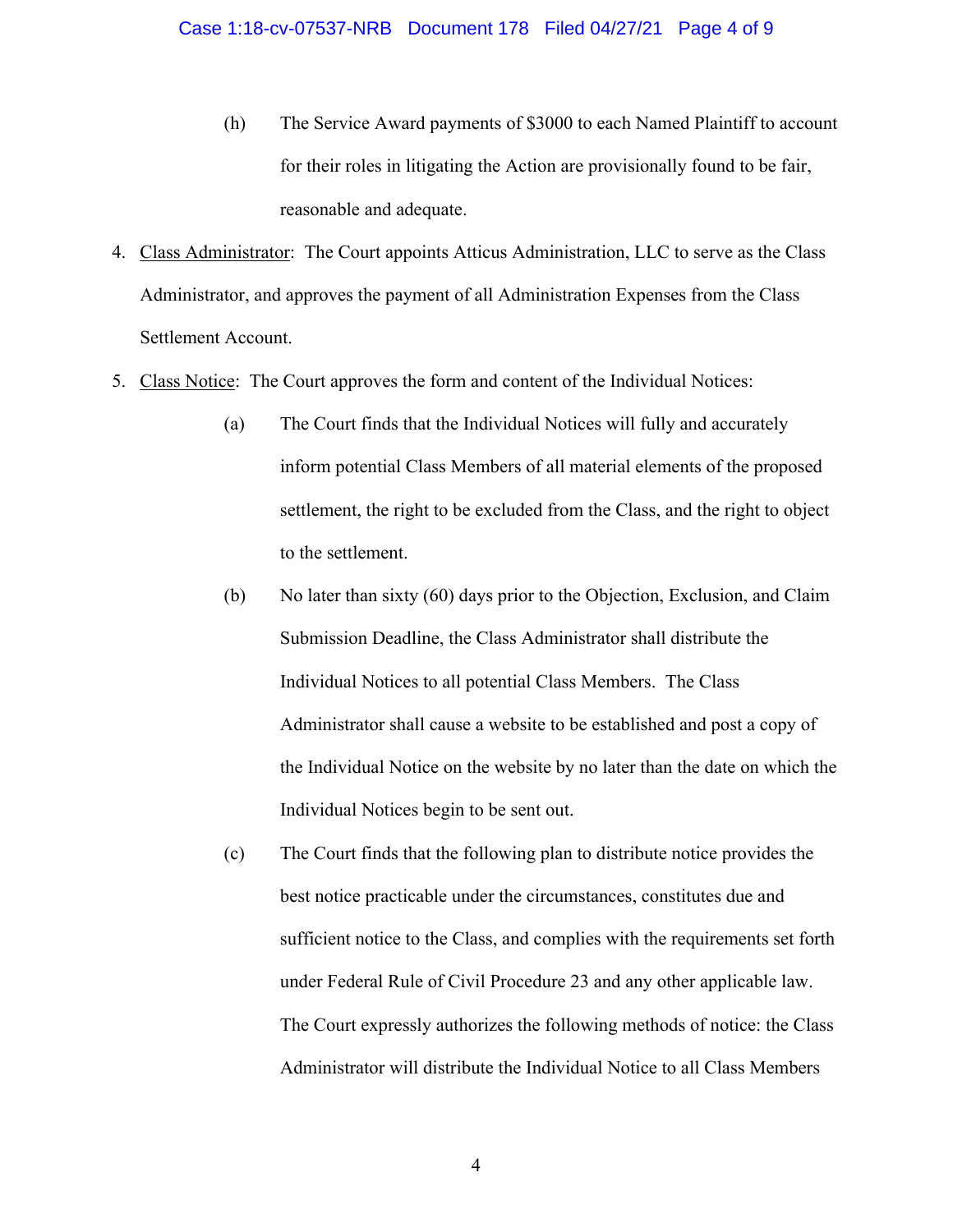by email, linking to an electronic Claim Form (for Compensation Class Members only); for each Compensation Class Member who has not submitted a Claim Form, a reminder email will be sent no less than fortyfive (45) days before the Objection, Exclusion, and Claim Submission Deadline; a text message reminder will then be sent to some or all Compensation Class Members who have not submitted Claim Forms; and, finally, a post card notice will be sent by first-class-mail not later than twenty-one (21) days prior to the Objection, Exclusion, and Claim Submission Deadline, to any Class Member for whom the email notice is returned as undeliverable, as well as to any Compensation Class Member who did not open either of the notice emails sent;

- (d) The Defendants will provide notice to the appropriate federal and state officials as required by the Class Action Fairness Act;
- (e) Class Counsel and the Class Administrator may make any amendments to or modifications to the Individual Notices and the Allocation Plan without notice to or approval by the Court so long as such changes are not materially inconsistent with this Order and do not materially limit the rights of potential Class Members.
- 6. Objections to Settlement: A Class Member who wishes to object to the fairness, reasonableness or adequacy of the proposed settlement may do so by filing an objection as set forth below:
	- (a) A Class Member who wishes to object must submit to the Class Administrator a written statement of reasons, including any legal support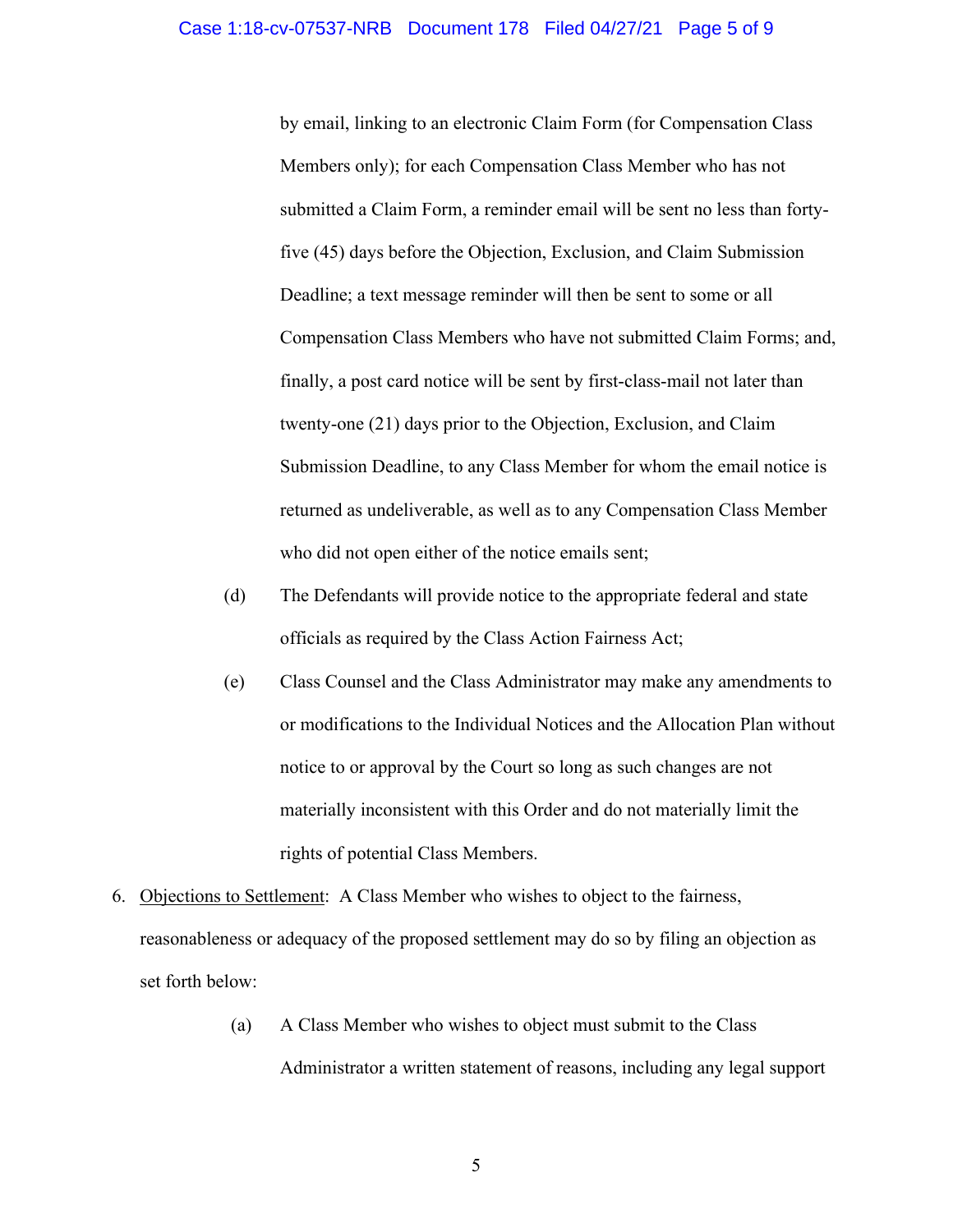#### Case 1:18-cv-07537-NRB Document 178 Filed 04/27/21 Page 6 of 9

or evidentiary support, for his or her objection, postmarked or electronically submitted no later than the Objection, Exclusion, and Claim Submission Deadline.

- (b) The Objection, Exclusion, and Claim Submission Deadline shall be **July 13, 2021** (twenty-one (21) days before the scheduled date of the Fairness Hearing.)
- (c) An objection must include the name, title, and docket number of the Action, as well as the full name, address, telephone number, email address if available, and signature (including electronic signature) of the Class Member.
- (d) Objectors who intend to speak at the Fairness Hearing should advise the Class Administrator in their written objection. If an Objector retains counsel to appear on his or her behalf at the Fairness Hearing, such counsel must file with the Court and serve on Defendants' Counsel and Class Counsel a notice of intention to appear, which must be received on or before the Objection, Exclusion, and Claim Submission Deadline.
- (e) The Class Administrator shall promptly send a copy of each objection it receives to Defendants' Counsel and Class Counsel by email and in no event later than ten (10) business days before the scheduled date of the Fairness Hearing.
- (f) Any Class Member who does not submit a valid and timely objection shall be deemed to have waived and forfeited any and all rights that he or she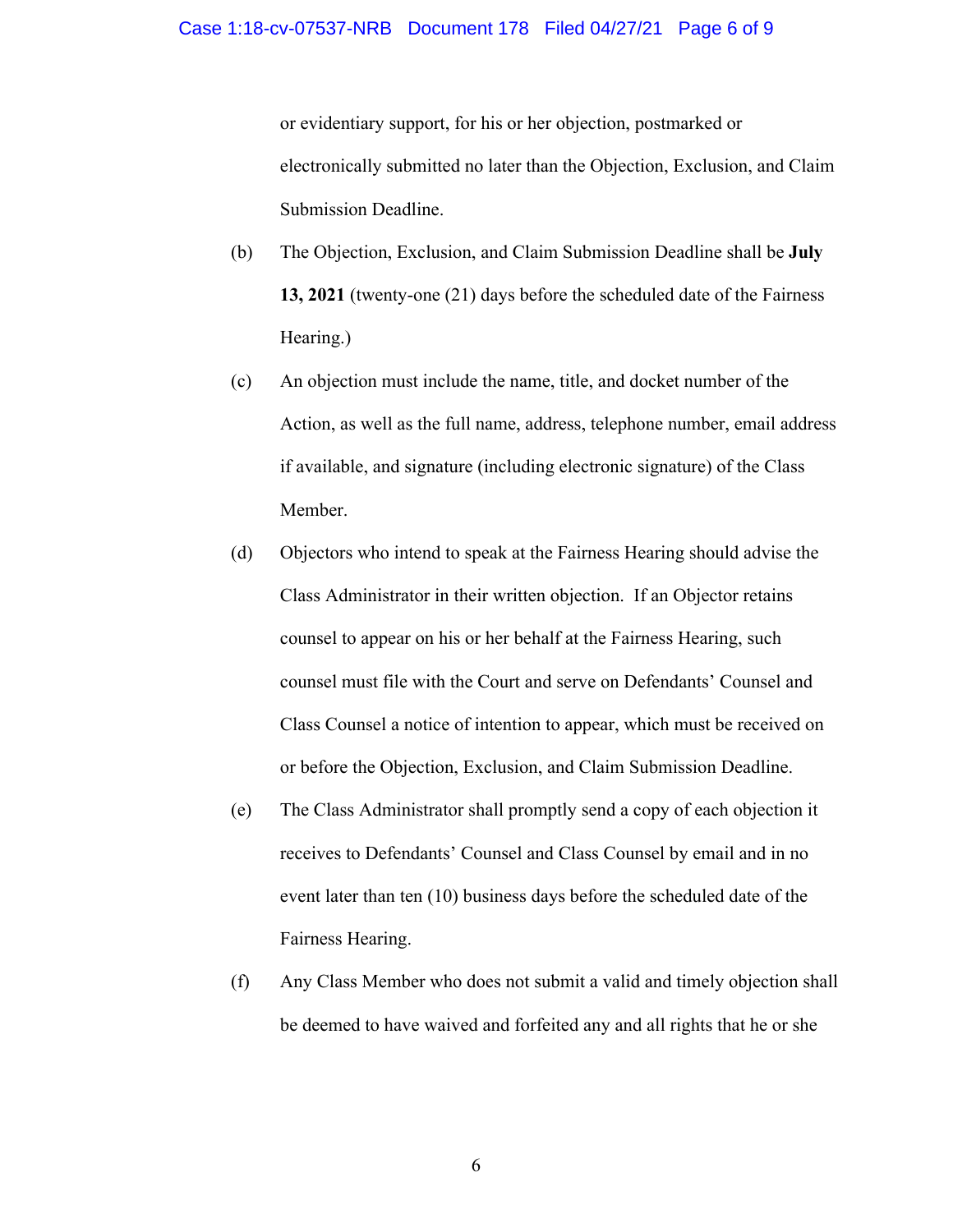#### Case 1:18-cv-07537-NRB Document 178 Filed 04/27/21 Page 7 of 9

may have to object and shall be barred from making any objection to the fairness, reasonableness or adequacy of the proposed settlement.

- 7. Requests for Exclusion: Any Class Member may seek to exclude himself or herself from the Settlement Agreement. Any Class Member so excluded shall no longer be a member of the Class, shall not be bound by the Settlement Agreement, and shall not be entitled to any of its benefits.
	- (a) A Class Member who wishes to be excluded from the Class must send to the Class Administrator a request for exclusion postmarked or electronically submitted no later than the Objection, Exclusion, and Claim Submission Deadline.
	- (b) A valid request for exclusion must be in writing, and must contain the information described in  $\P$  6(c).
	- (c) The Class Administrator shall promptly send a copy of each request for exclusion it receives to Defendants' Counsel and Class Counsel by email and in no event later than ten (10) business days before the scheduled date of the Fairness Hearing.
	- (d) Any Class Member who does not timely submit a valid request for exclusion shall be deemed a Class Member and shall be bound by the terms of the Settlement Agreement as well as the Final Approval Order.
- 8. Claim Submission: Any Class Member seeking a distribution from the Class Settlement Account must send or electronically submit a Claim Form to the Class Administrator postmarked no later than the Objection, Exclusion, and Claim Submission Deadline. Class Counsel reserves the right to allow any Class Member who submit a Claim Form after the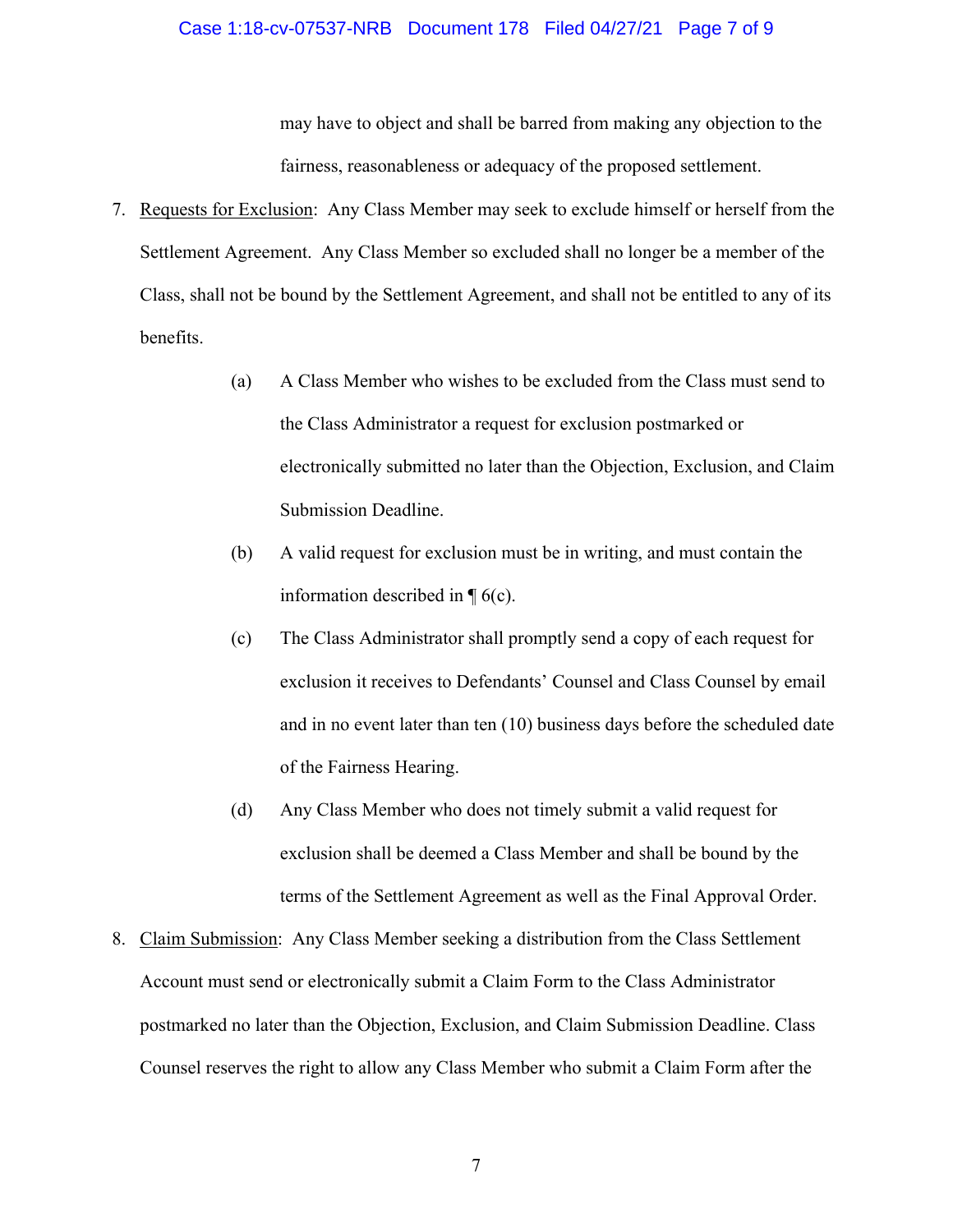#### Case 1:18-cv-07537-NRB Document 178 Filed 04/27/21 Page 8 of 9

Objection, Exclusion, and Claim Submission Deadline to receive a distribution from the Class Settlement Account.

- 9. Fairness Hearing: A Final Approval and Fairness Hearing will be held on **August 3, 2021** at **11:30 a.m.**, at which time the Court will determine whether to grant final approval of the Settlement Agreement as fair, reasonable, adequate, and in the best interests of the Class, and whether to enter the Final Approval Order. The Fairness Hearing will be held virtually, via telephone conference.
	- (a) Any Class Member who wishes to speak at the Fairness Hearing to object to the Settlement must submit a written objection in accordance with ¶ 6. Any Class Member who wishes to speak at the Fairness Hearing for any other reason must notify the Class Administrator at least seven (7) days before the Fairness Hearing with an explanation of what the Class Member wishes to say. Such speakers will be permitted at the discretion of the Court.
	- (b) Any Class Member may listen to the Fairness Hearing without signing up in advance. The Court will make dial-in information for the Fairness Hearing available via ECF no later than 24 hours before the Fairness Hearing. Class Counsel **will** post this information on the settlement website and provide it to the Class Administrator.
	- (c) Papers in support of a motion for entry of the Final Approval Order and the petition for attorneys' fees shall be filed with the Court on or before **July 2, 2021**. Any responses to objections to the proposed Settlement Agreement or the petition for attorney's fees, and any further papers in